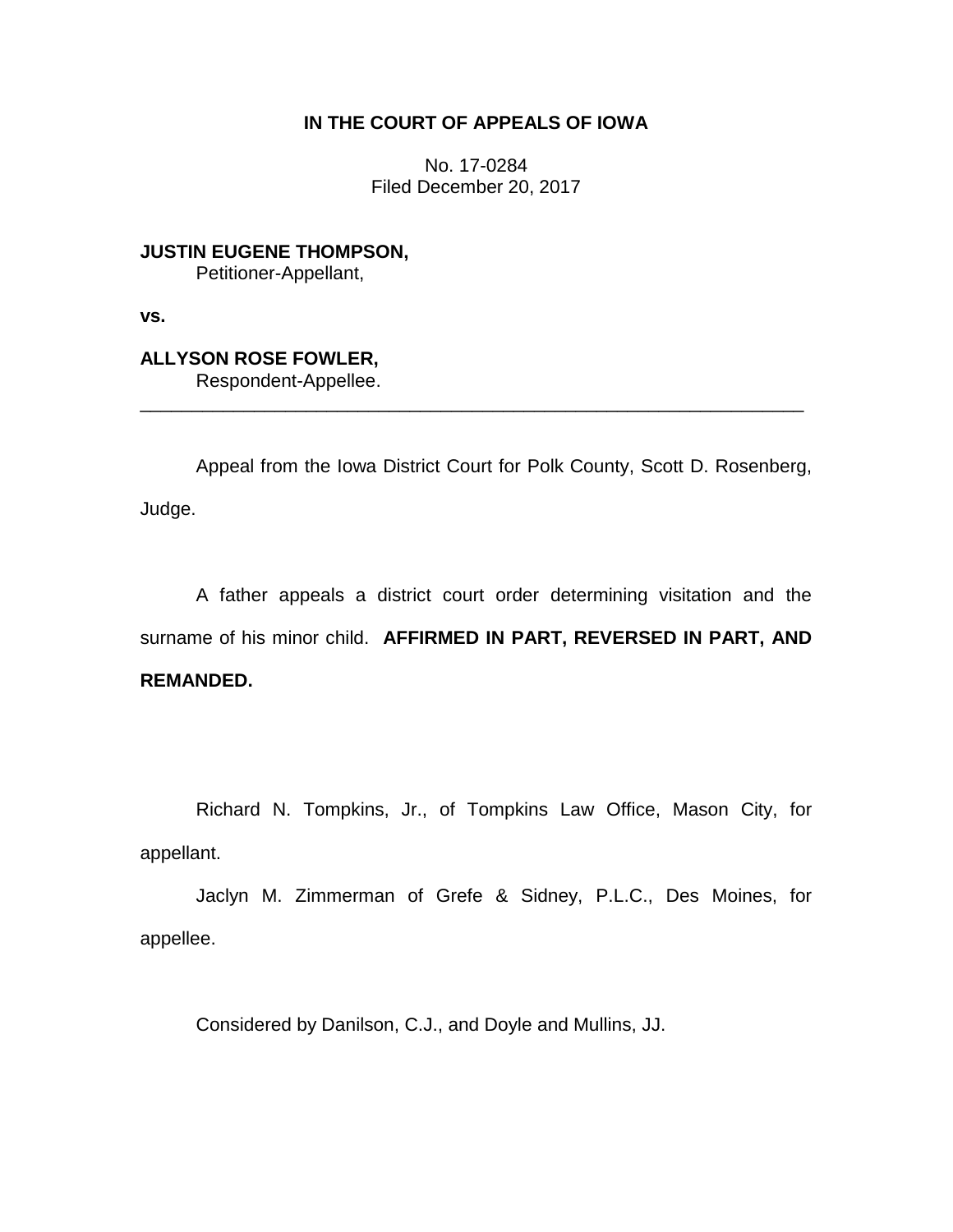#### **MULLINS, Judge.**

Justin Thompson appeals a district court order determining visitation and the surname of his minor child in favor of the child's mother, Allyson Fowler. Justin argues (1) the district court's ruling placing visitation in Allyson's discretion is an impermissible delegation of judicial authority and (2) the district court had no authority to rule on the child's surname. Both parties request an award of appellate attorney fees.

#### **I. Background Facts and Proceedings**

The parties met online through a mutual friend when Allyson was sixteen years old and Justin eighteen. Their first in-person meeting was approximately two years later. They started dating in late 2006 or early 2007 and moved in together in Nebraska in 2008. In March 2010, United States Marshalls raided the parties' residence and seized a number of Justin's electronic devices. Justin was subsequently federally charged with receipt and distribution of child pornography, *see* 18 U.S.C. § 2252A(a)(2) (2010), and was arrested in July. He pled guilty to the charge in September. Justin, awaiting sentencing, moved back to Des Moines in November to be closer to his family. Allyson remained in Nebraska. After Justin's move to Des Moines, Allyson discovered she was pregnant. Shortly thereafter, Allyson moved to Florida to live with her father. In December, Justin was sentenced to five years in prison. He began serving his sentence in a federal prison in Minnesota in February 2011.

The parties' child was born in July 2011. Shortly after the child's birth, Allyson and the child moved to Des Moines to live with Justin's parents. While Allyson and the child were living with Justin's parents, they normally visited Justin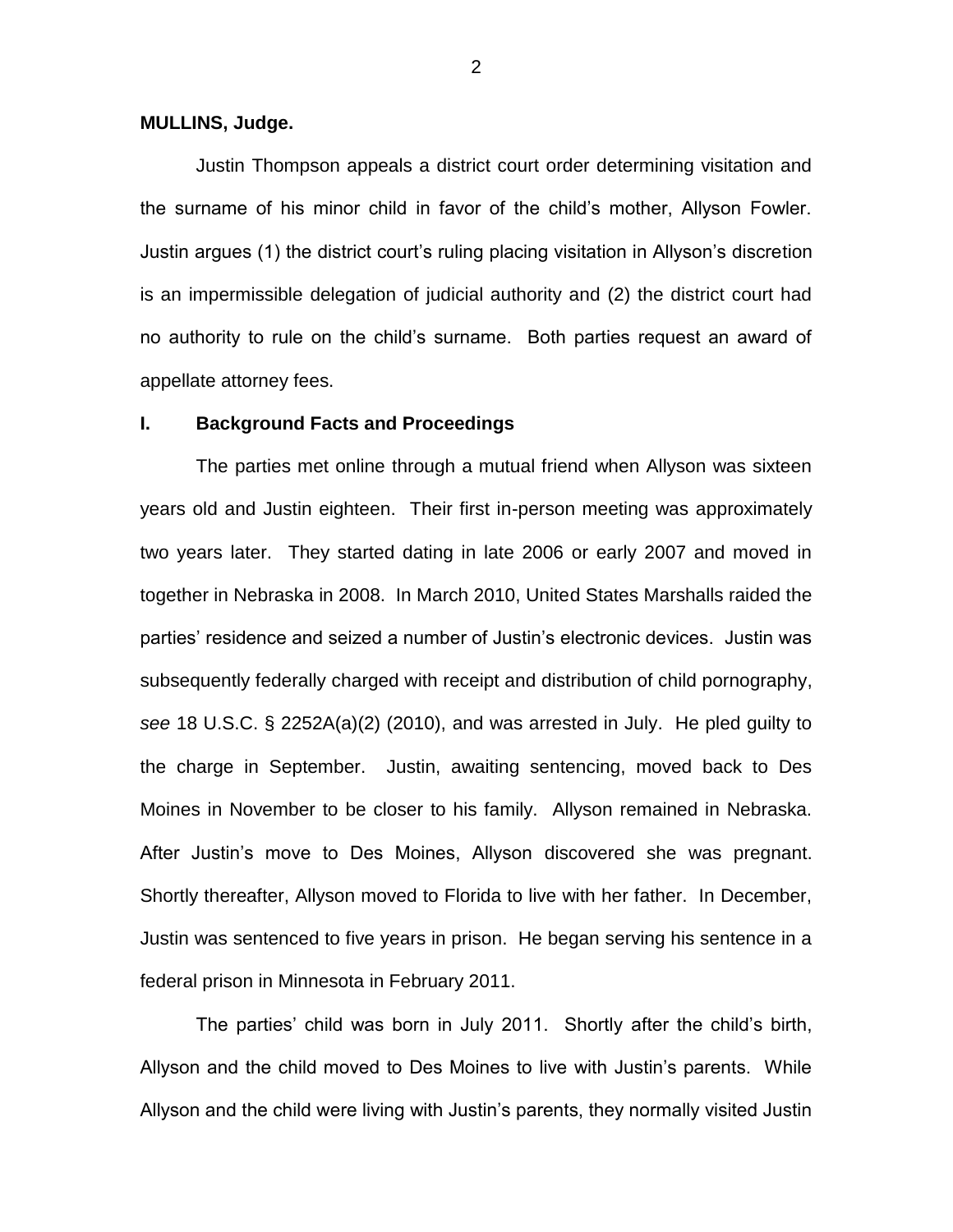in prison every other month. In October 2012, Allyson officially ended her relationship with Justin. She moved out of his parents' home a few months later. Allyson discontinued visiting Justin in prison, but the child continued to attend visits at the prison with Justin's parents. Justin was released from prison in December 2014, after which he was required to report to the Fort Des Moines halfway house for six months, register as a sex offender for ten years, and be on probation for five years.

While incarcerated, Justin did not complete any sex-offender treatment or related services. Justin testified that none of those services were offered at his facility and that he would have had to transfer to a prison in North Carolina to receive treatment while incarcerated. The record shows that Justin discussed that possibility with Allyson early in the period of his incarceration, but he ultimately decided to stay at the prison in Minnesota.

Justin was released from the halfway house in June 2015, after which he moved in with his parents and began his court-ordered sex-offender treatment. Because Justin is a registered sex offender per Iowa Code chapter 692A (2015), there are restrictions on where he may go and with whom he may have contact. Justin's probation officer and treatment providers have limited contact with his child, requiring the presence of an approved chaperone to supervise visits. Justin's first out-of-custody, chaperoned visit with the child occurred in August 2015, but in September, Allyson discontinued allowing Justin to have visitation with the child. In December, Justin filed a petition to establish paternity, custody, visitation, and support in which he requested, among other things, supervised visitation and establishment of the child's last name as "Fowler-Thompson."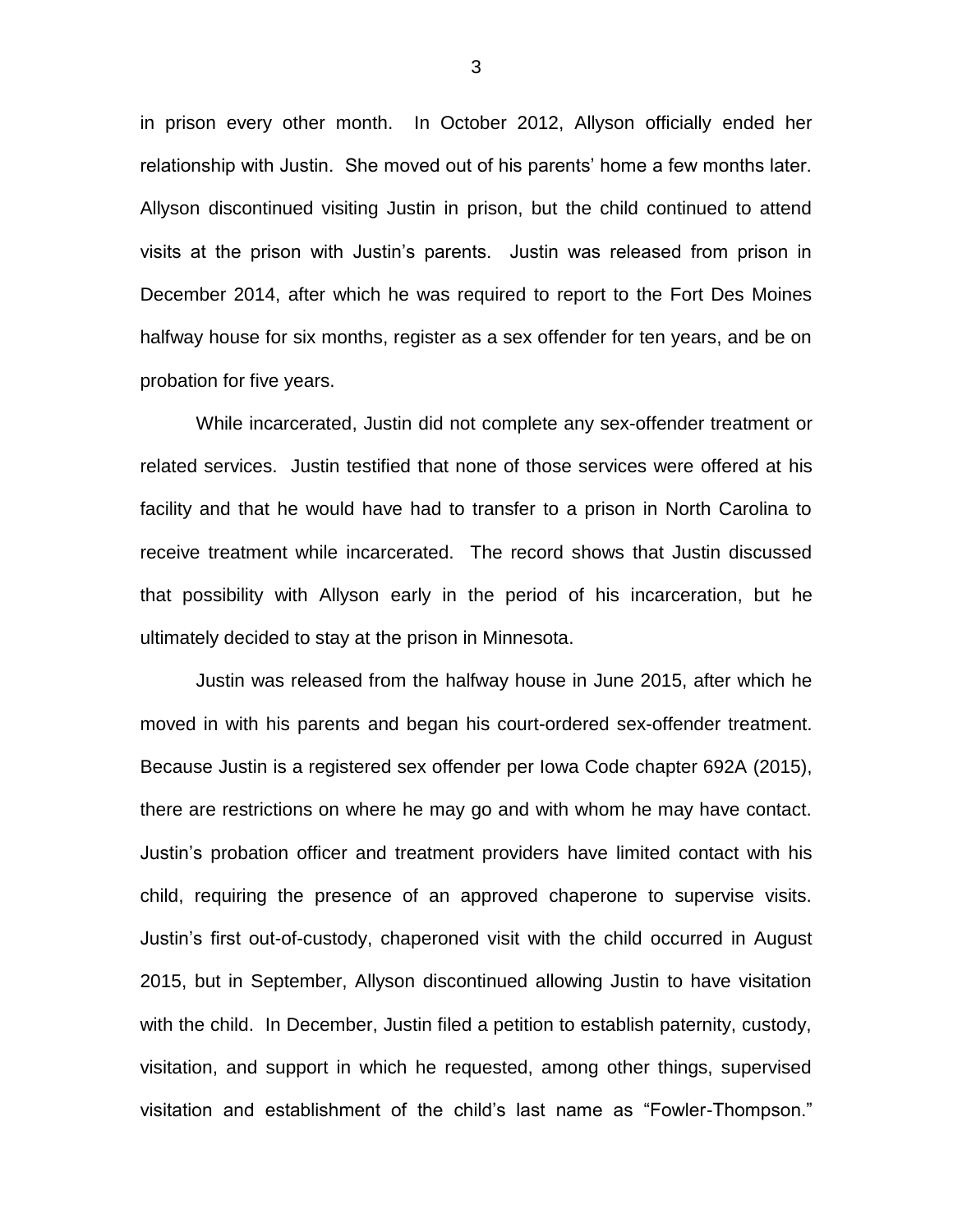Allyson requested the court restrict Justin's visitation and establish the child's last name as "Fowler."<sup>1</sup>

Trial commenced in September 2016. Allyson generally testified her desire to restrict visitation was based on Justin's lack of progress in probation and sex-offender therapy. She also testified that if Justin was able to make progress in the future, she would be willing to allow visitation. At trial, Justin testified he agreed his sexual attraction to children puts his daughter at risk, he recently violated his probation by viewing pornography, and his return to prison in the near future "is a possibility."

In its ruling, the district court granted Allyson sole legal custody and physical care of the child and, in relevant part, ordered (1) any visitation between Justin and the child shall be at Allyson's discretion and (2) the child's last name to be changed to Fowler. Justin filed a motion to enlarge or amend pursuant to Iowa Rule of Civil Procedure 1.904(2). The district court declined to amend or enlarge its ruling on all issues relevant to this appeal. As noted, Justin appeals.

#### **II. Standard of Review**

 $\overline{a}$ 

Appellate review of a district court's determinations regarding visitation and a child's surname is de novo. *Montgomery v. Wells*, 708 N.W.2d 704, 705 (Iowa Ct. App. 2005) (surname); *In re Marriage of Ertmann*, 376 N.W.2d 918, 920 (Iowa Ct. App. 1985) (visitation). "We have a duty to examine the entire record and adjudicate anew rights on the issues properly presented." *In re Marriage of Williams*, 589 N.W.2d 759, 761 (Iowa Ct. App. 1998). We give weight to the

<sup>1</sup> At the time of trial the child's birth certificate showed her last name as Fowler-Thompson.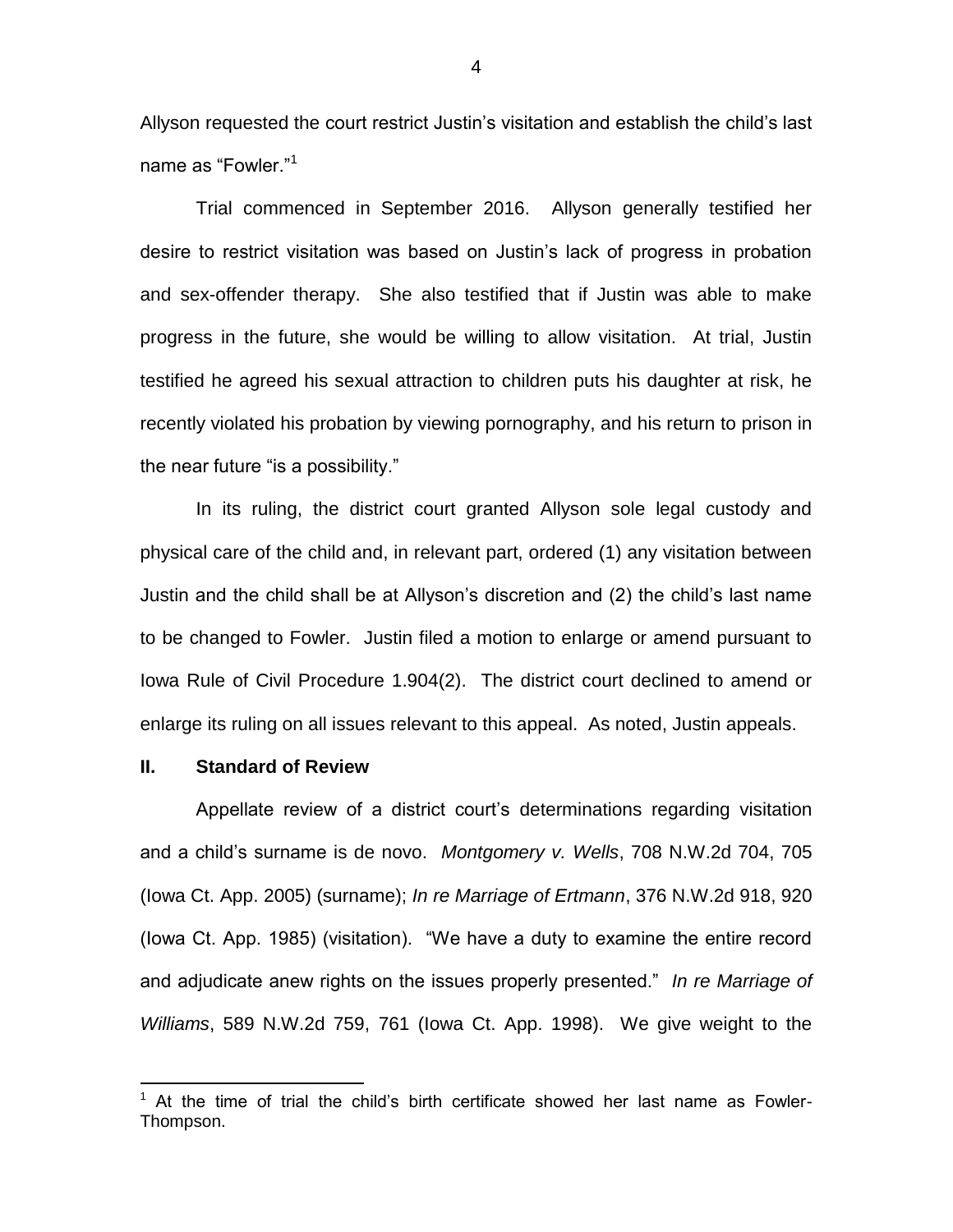factual findings of the district court, especially concerning the credibility of witnesses, but we are not bound by them. *Id.*; *see* Iowa R. App. P. 6.904(3)(g). Our primary concern is the best interest of the child. *See In re Marriage of Ford*, 563 N.W.2d 629, 631 (Iowa 1997).

#### **III. Error Preservation**

As a preliminary matter, Allyson contends Justin failed to preserve error on either of his arguments on appeal. She argues that although both visitation and the child's surname were decided by the district court and are generally preserved, the specific theories argued by Justin on appeal were not made below and therefore have not been preserved for our review. Given our de novo standard of review and because the issues of visitation and the child's surname were ultimately decided by the district court, we will pass on the question of error preservation and address the merits of Justin's arguments. *Cf. Moses v. White*, No. 17-0823, 2017 WL 5185450, at \*2 n.4 (Iowa Ct. App. Nov. 8, 2017); *In re Marriage of Malloy*, No. 09-0481, 2009 WL 4241632, at \*7 (Iowa Ct. App. Nov. 25, 2009); *In re Marriage of Buffington*, Nos. 01-0727, 02-0009, 2002 WL 31114058, at \*3 (Iowa Ct. App. Sept. 25, 2002); *see generally State v. Taylor*, 596 N.W.2d 55, 56 (Iowa 1999) (bypassing error-preservation concerns and proceeding to the merits).

#### **IV. Merits**

#### A. Visitation

Justin argues the district court's ruling placing visitation in Allyson's sole discretion is an impermissible delegation of judicial authority. "The rule is well established in all jurisdictions that the right of access to one's child should not be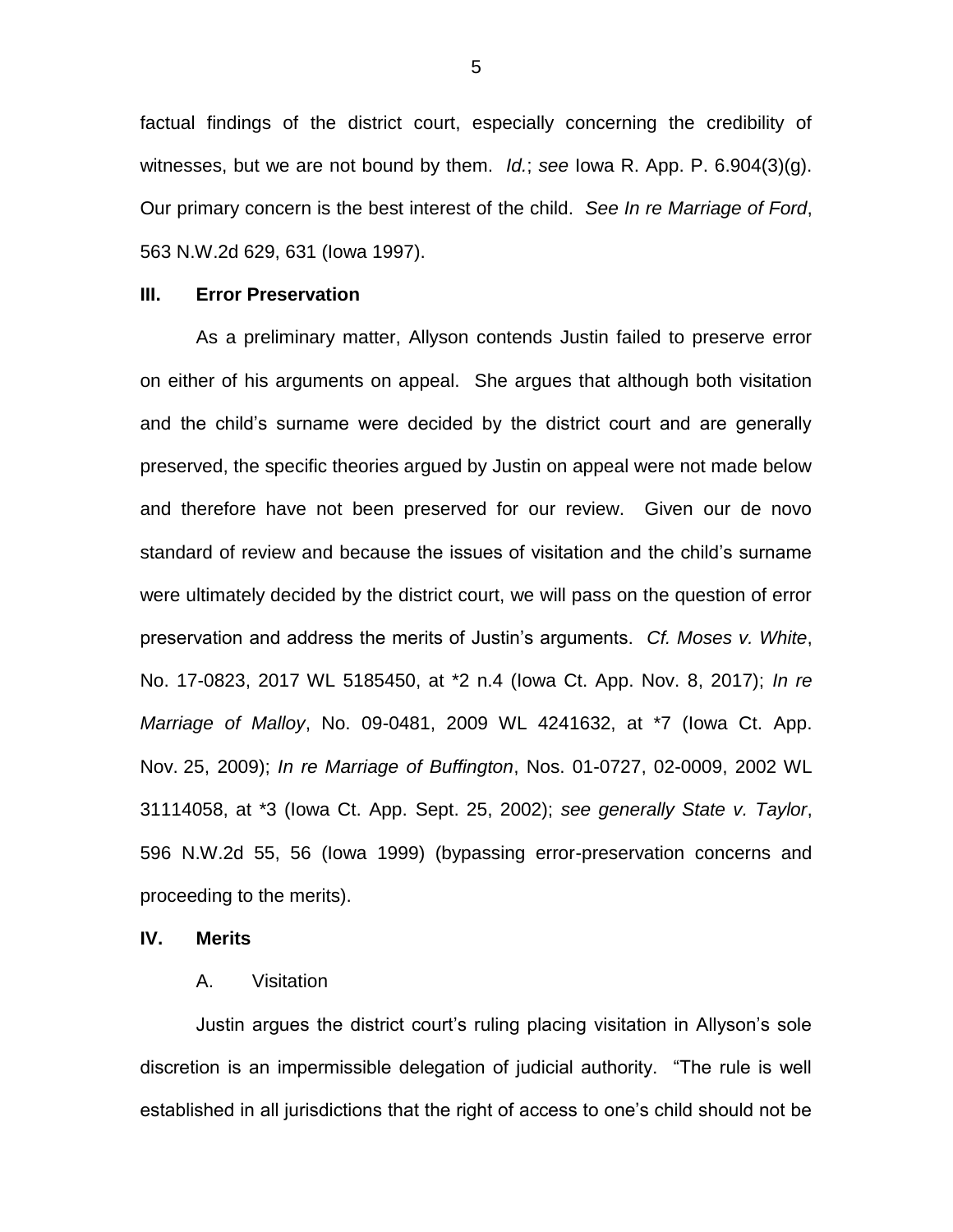denied unless *the court* is convinced such visitations are detrimental to the best interest of the child." *Smith v. Smith*, 142 N.W.2d 421, 425 (Iowa 1966) (emphasis added) (citation omitted). "The feasible exercise of a parent's right of visitation should be safeguarded by a *definite provision* in the order or decree of the court awarding custody of the child to another person. *Id.* (emphasis added) (citation omitted). An order concerning visitation

should not make the right of visitation contingent upon an invitation from the party having the custody of the child, or require the consent of one parent for the other to visit the child, . . . thereby leaving the privilege of visitation entirely to the discretion of the party having the child in custody.

*Id.* (alteration in original) (citation omitted). This court recently repeated our supreme court's position in *Smith* and noted "[d]elegation of visitation parameters to the opposing party is particularly troublesome." *In re Marriage of Retterath*, No. 14-1701, 2015 WL 6509105, at \*4 (Iowa Ct. App. Oct. 28, 2015).

In light of these authorities, we reverse the portion of the district court's order delegating discretion over visitation to Allyson and remand for the entry of an order defining the parameters of visitation consistent with Iowa Code sections 598.41 and 598.41A. Because our record does not reveal Justin's current status, under the circumstances of this case, namely Justin's child-pornography conviction under 18 U.S.C. section 2252A(a)(2), on remand the district court should determine whether Justin has successfully completed sex offender treatment and whether he is statutorily eligible for visitation.<sup>2</sup>

 $\overline{a}$ 

<sup>2</sup> *See* Iowa Code § 598.41A(2) ("Notwithstanding section 598.41, an individual who is a parent of a minor child and who has been convicted of a sex offense against a minor as defined in section 692A.101, is not entitled to visitation rights while incarcerated. While on probation, parole, or any other type of conditional release including a special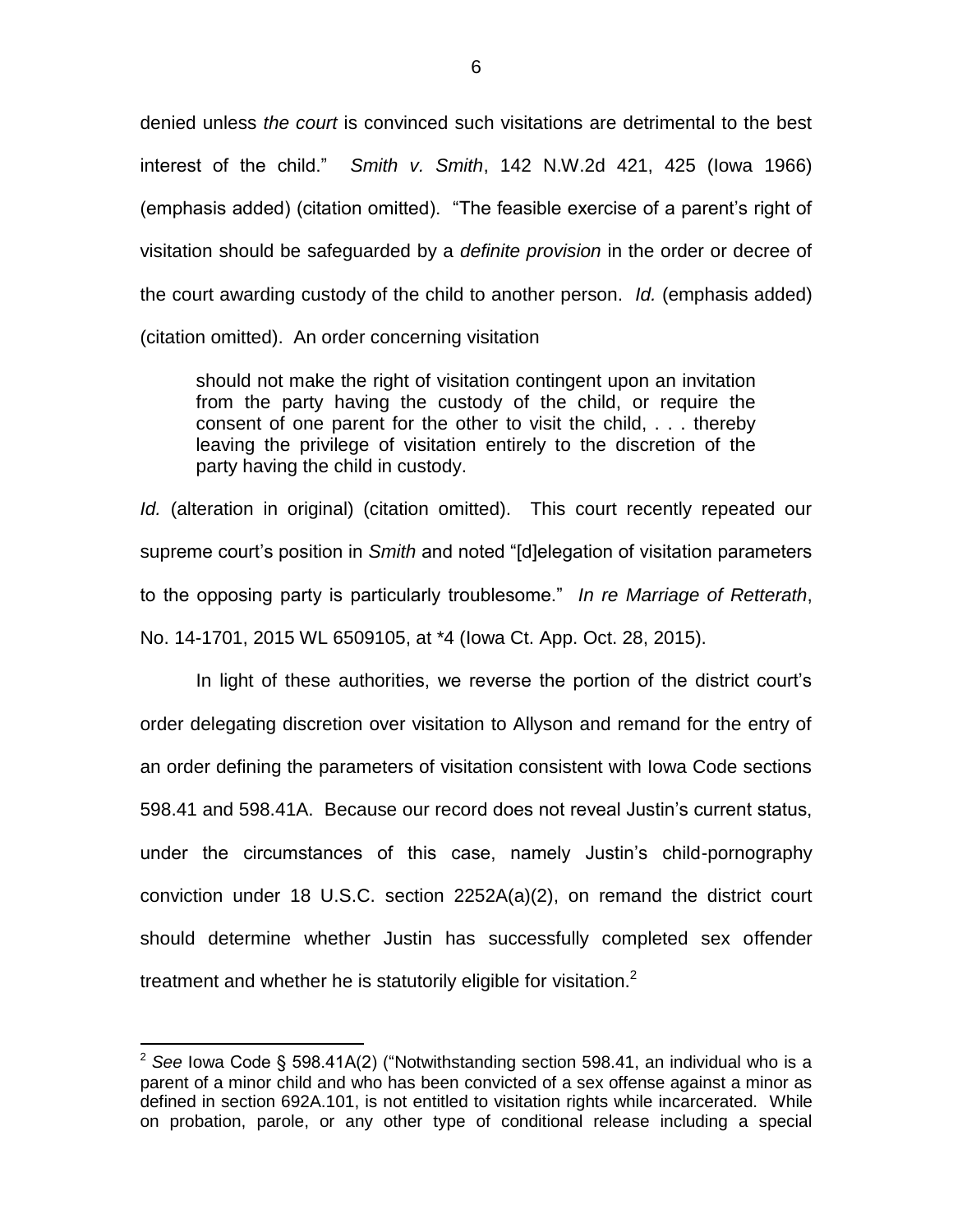## B. Surname Determination

 $\overline{a}$ 

Justin simply argues the district court had no authority to rule on the child's surname. As this court has previously stated, "When the [district] court first entertains an action between the parents to determine their legal rights and relationships with each other and the child, the court may also consider the legitimacy of the child's original naming as part of its determination of the child's legal status and custody." *Montgomery*, 708 N.W.2d at 706. It is true that the child's last name is listed as "Fowler-Thompson" on her birth certificate, but Allyson testified she only hyphenated the child's name because she had been subjected to emotional abuse by Justin and felt pressured by him to do so. Under such circumstances, we determine that Allyson's request to establish the child's name as "Fowler" is a challenge to the initial name determination. *Cf. id.*

The present case contemplates Iowa Code chapter 600B, which "confers subject matter jurisdiction upon the district court to decide cases of paternity, custody, visitation, and support between unmarried parents." *Id.* at 707. "[S]ection 600B.40 grants the district court authority to determine matters of custody and visitation as it would under Iowa Code section 598.41." *Id.* We have recognized that the supreme court "has held that determinations of custody under section 598.41 encompass initial determinations of a child's surname, as one's surname is indicative of one's legal status." *Id.* (discussing *In re Marriage* 

sentence for such offense, visitation shall be denied until the parent successfully completes a treatment program approved by the court, if required by the court."); *id.*  § 692A.101(28) (defining "sex offense against a minor" as any "offense for which a conviction has been entered for a sex offense classified as a tier I, tier II, or tier III offense under [chapter 692A] if such offense was committed against a minor, or otherwise involve[d] a minor"); *id.* § 692.102(1)(a)(13) (defining tier I offenses under chapter 692A to include convictions relating to "[m]aterial containing child pornography in violate of 18 U.S.C. 2252A").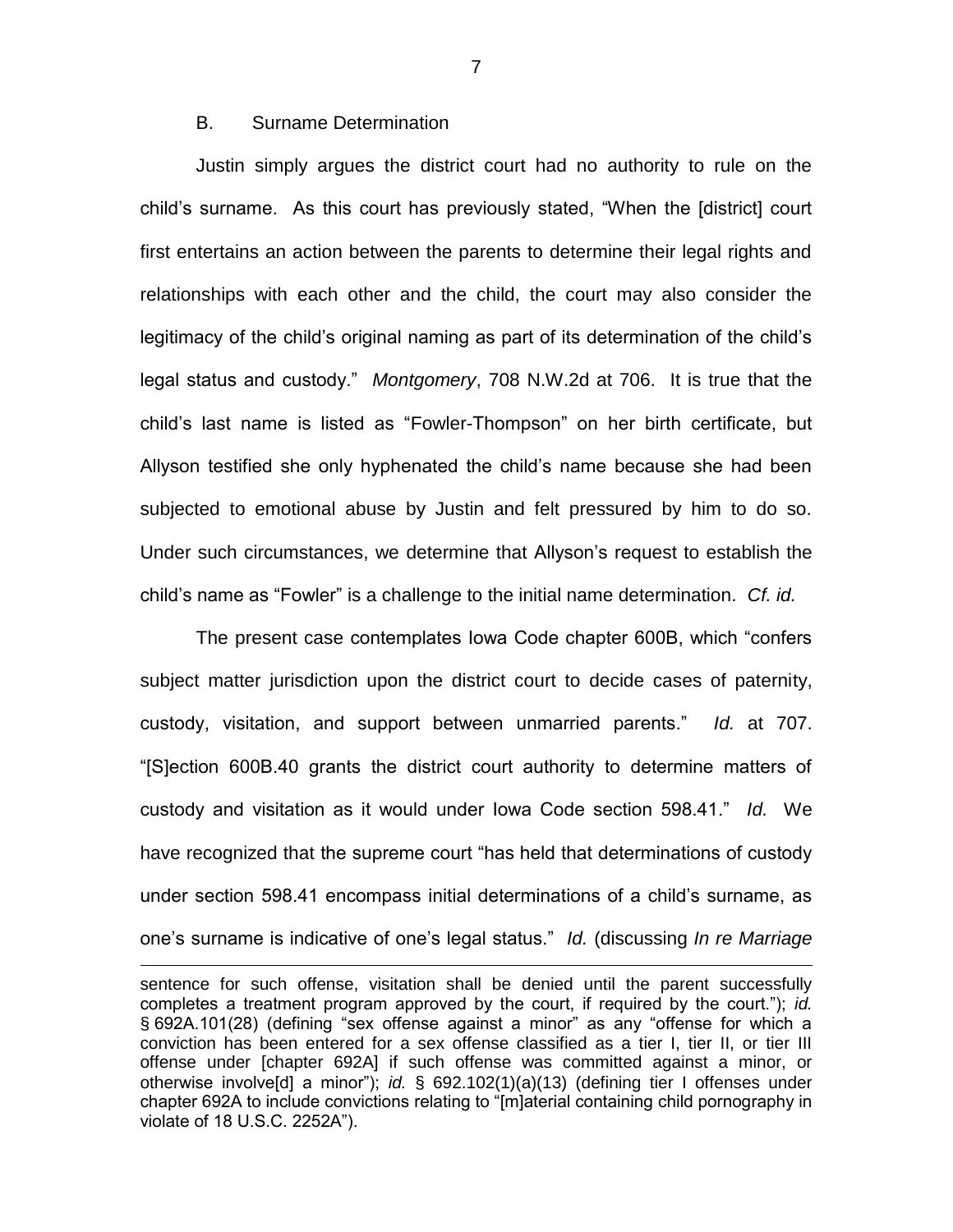*of Gulsvig*, 498 N.W.2d 725 (Iowa 1993)). Accordingly, we repeat our holding "that the district court does have authority under Iowa Code section 600B.40, as it does in section 598.41, to consider and enter a ruling on a child's legal status, including the determination of a child's surname." *Id.*

We limit our analysis regarding the surname determination to Justin's sole argument on appeal: that the district made the determination absent any statutory authority. *See* Iowa R. App. P. 6.903(2)(g)(3); *see also Hyler v. Garner*, 548 N.W.2d 864, 876 (Iowa 1996) ("[W]e will not speculate on the arguments [a party] might have made and then search for legal authority and comb the record for facts to support such arguments."); *Ingraham v. Dairyland Mut. Ins. Co.*, 215 N.W.2d 239, 240 (Iowa 1974) ("To reach the merits of this case would require us to assume a partisan role and undertake the appellant's research and advocacy. This role is one we refuse to assume.").

We affirm the surname determination.

### **V. Appellate Attorney Fees**

Both parties request an award of appellate attorney fees. *See* Iowa Code § 600B.26 (authorizing an award of attorney fees "[i]n a proceeding to determine custody or visitation"); *Schaffer v. Frank Moyer Constr. Inc.*, 628 N.W.2d 11, 23 (Iowa 2001) (holding that a statute allowing an award of trial attorney fees permits an award of appellate attorney fees as well). An award of appellate attorney fees is not a matter of right but rests within this court's discretion. *In re Marriage of Berning*, 745 N.W.2d 90, 94 (Iowa Ct. App. 2007). In determining whether to award attorney fees, we consider the needs of the party making the request, the ability of the other party to pay, and whether the